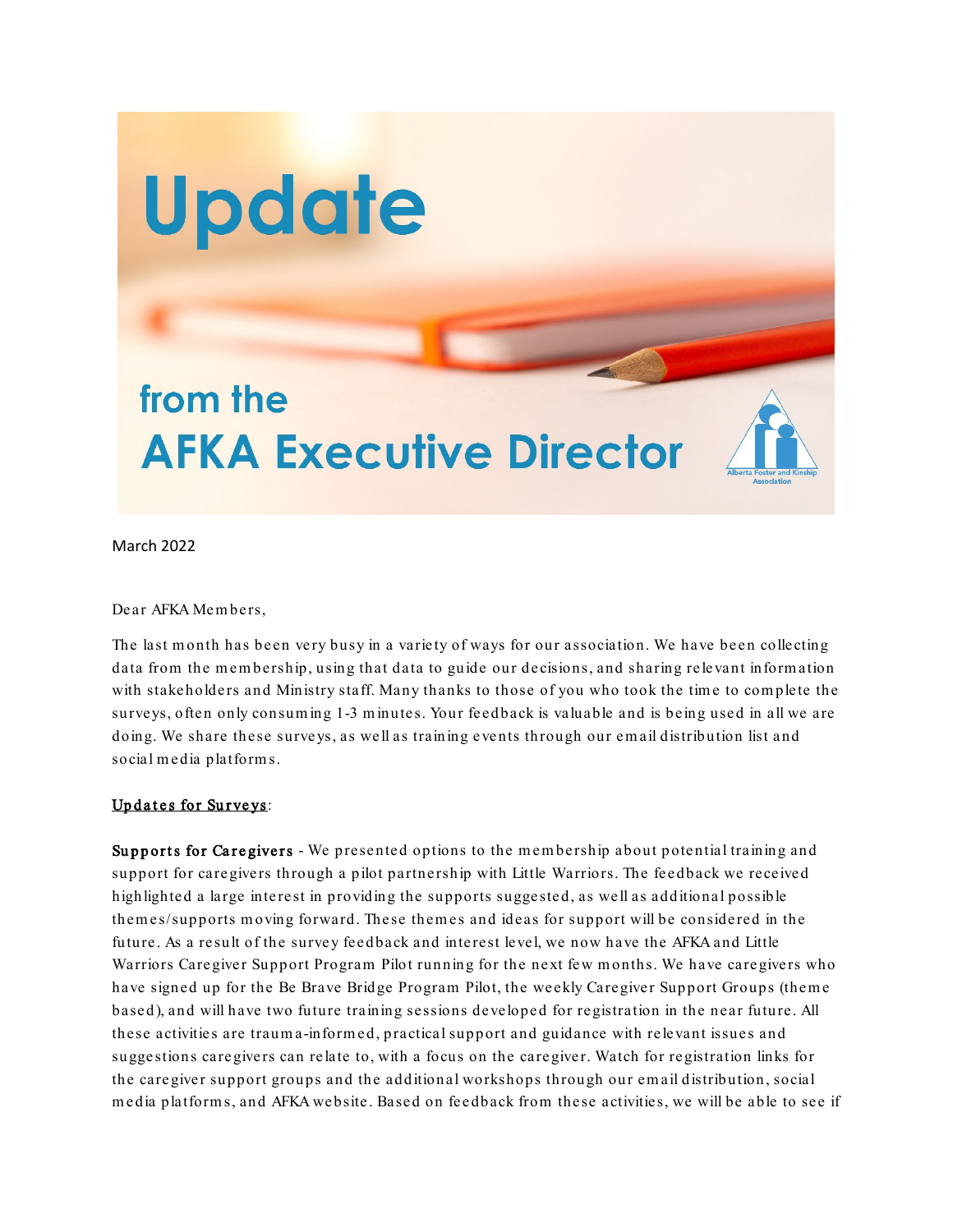they are viable to continue in moving forward after the pilot. Therefore, if you participate in any of these activities, your feedback will be very valuable!

Injury Prevention Education - The Injury Prevention Centre, University of Alberta, approached our association for feedback regarding possible safety topics of interest to foster and kinship caregivers. Thank you to those of you who responded to this survey. It was a survey designed to give ideas to the Injury Prevention Centre team to assist them in developing inform ation for sharing with parents and caregivers through posters, fact sheets, social m edia posts, etc. All the data we received from you, including additional ideas, was shared with this team . We have already been provided with draft versions of the information they'd like to develop; we will share these through our social media platforms once they are complete and ready for sharing. We are excited to be seen as an important contributor to other organizations supporting fam ilies and children.

Foster and Kinship Caregiver Cost of Living Feedback Requested - This survey was created and sent to our membership, to assist in identifying extraordinary expenses experienced during this point in time for foster and kinship caregivers. We asked this question as we needed some concrete data from our membership to take to the Ministry when highlighting this issue. There was a great response from this survey, with the m ajority of responses referring to significant increases in fuel, utilities, and groceries. The results from this survey were com bined and put into a request to the Ministry for discussion. I am hoping to have some more information to share with you in the next reporting period. Thank you so much to all of you who participated in this survey; your voice and experience is im portant in the AFKA trying to present needs to the Ministry.

## Additional Information:

- AFKA Bursary applications will be available online this week; watch for the link and information shared through our email, website and social media platforms
- Planning for our 2022 Training Conference and Awards Banquet is underway; dates for this event will be October 27-30, 2022. Registration will be online and membership will be notified as soon as it is open.
- We are hosting a "Fam ily Fun" art contest for children and youth of foster and kinship caregivers! Watch for m ore inform ation being share about this in the next couple weeks.
- We are beginning to plan our first virtual focus group session with our membership; more inform ation on this in the next m onth.
- Inform ation regarding online subm issions for the AFKA 2022 Awards will be shared in the near future
- The AFKA's Wellness Blog will be presented weekly in the near future, with submissions from the AFKA team who support you through programming, referrals, and training ... and bring a unique perspective to the voice they wish to share with you
- We have some wonderful training coming your way, through virtual sessions provided by the AFKA. We've had some really great feedback for the sessions provided thus far; we look forward to bringing m ore practical and thought provoking workshops to you. Please feel free to share any topics or trainers you've experienced and would like us to consider in the future!